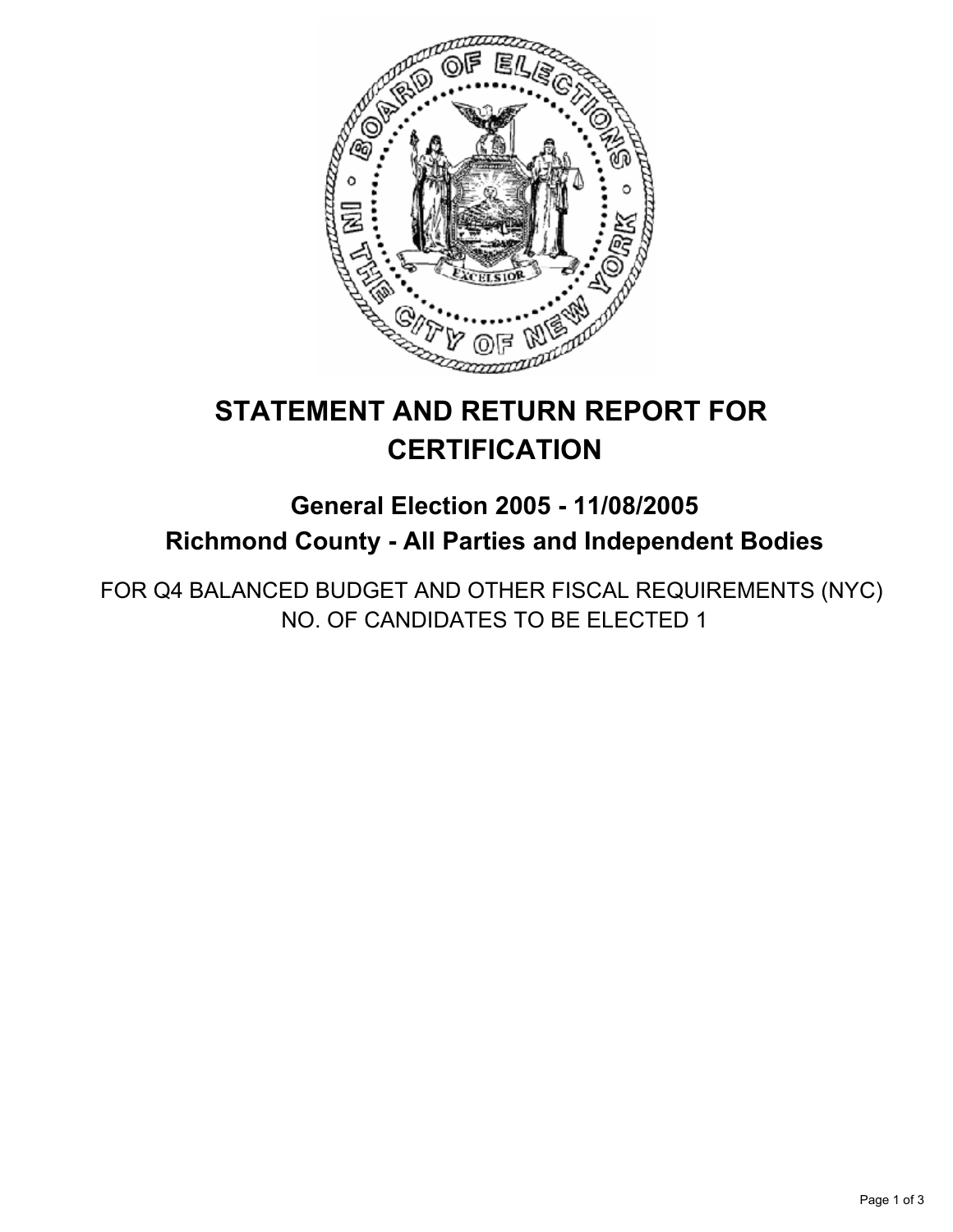

### **ASSEMBLY DISTRICT 60**

| PUBLIC COUNTER       | 15,546 |
|----------------------|--------|
| <b>EMERGENCY</b>     | 0      |
| ABSENTEE/MILITARY    | 473    |
| <b>AFFIDAVIT</b>     | 180    |
| <b>TOTAL BALLOTS</b> | 16,199 |
| <b>YES</b>           | 5,642  |
| <b>NO</b>            | 2,496  |
| <b>TOTAL VOTES</b>   | 8,138  |
| <b>UNRECORDED</b>    | 8,061  |

## **ASSEMBLY DISTRICT 61**

| PUBLIC COUNTER       | 22,559 |
|----------------------|--------|
| <b>EMERGENCY</b>     | 27     |
| ABSENTEE/MILITARY    | 603    |
| AFFIDAVIT            | 331    |
| <b>TOTAL BALLOTS</b> | 23,520 |
| <b>YES</b>           | 8,850  |
| <b>NO</b>            | 3,263  |
| <b>TOTAL VOTES</b>   | 12,113 |
| <b>UNRECORDED</b>    | 11,407 |

#### **ASSEMBLY DISTRICT 62**

| <b>PUBLIC COUNTER</b> | 25,904 |
|-----------------------|--------|
| <b>EMERGENCY</b>      | 11     |
| ABSENTEE/MILITARY     | 653    |
| AFFIDAVIT             | 196    |
| <b>TOTAL BALLOTS</b>  | 26,764 |
| <b>YES</b>            | 10,090 |
| <b>NO</b>             | 4,308  |
| <b>TOTAL VOTES</b>    | 14,398 |
| <b>UNRECORDED</b>     | 12,366 |

#### **ASSEMBLY DISTRICT 63**

| 22,355 |
|--------|
| 22     |
| 661    |
| 231    |
| 23,269 |
| 8,480  |
| 3,324  |
| 11,804 |
| 11,465 |
|        |